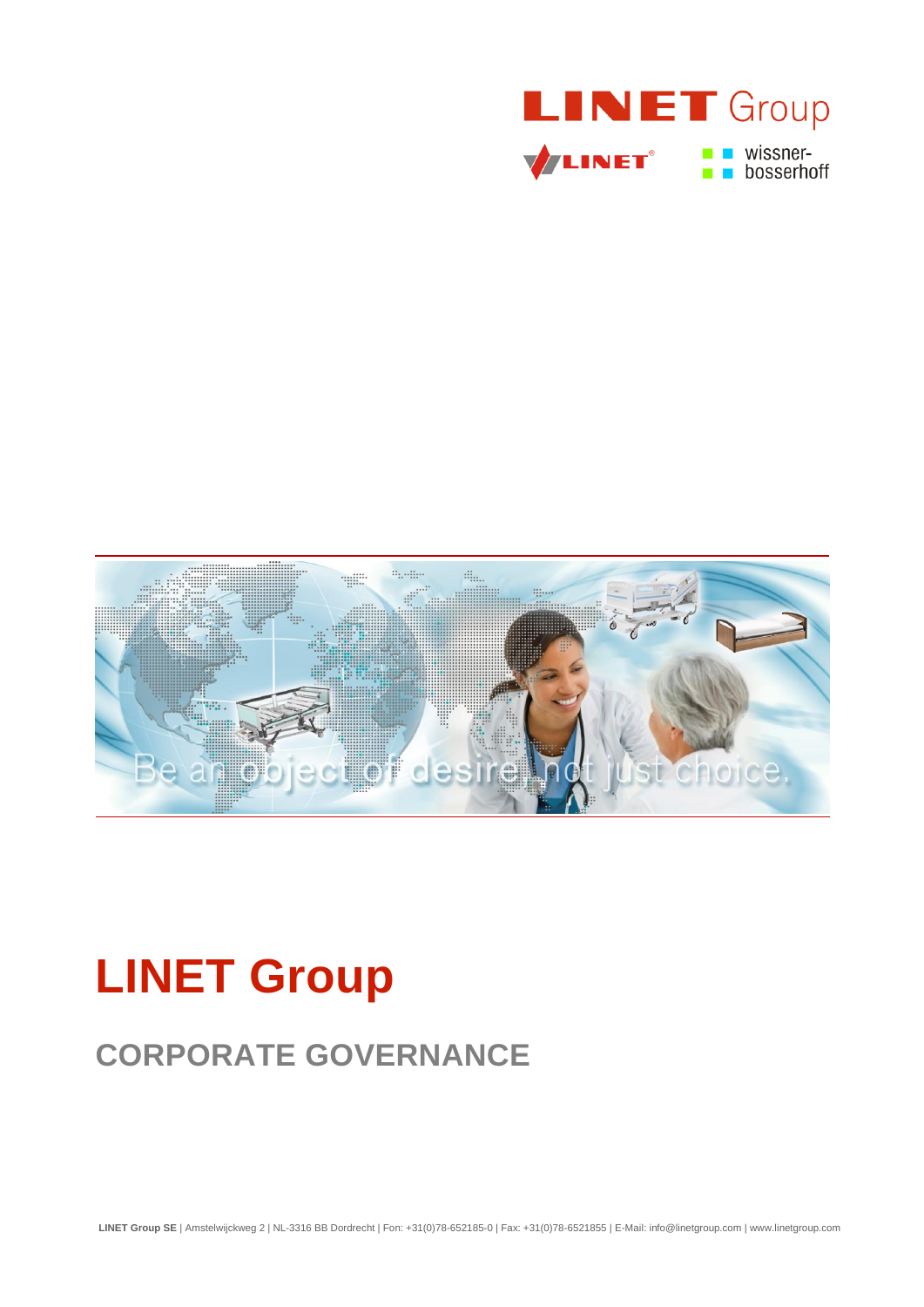

## **Table of Contents**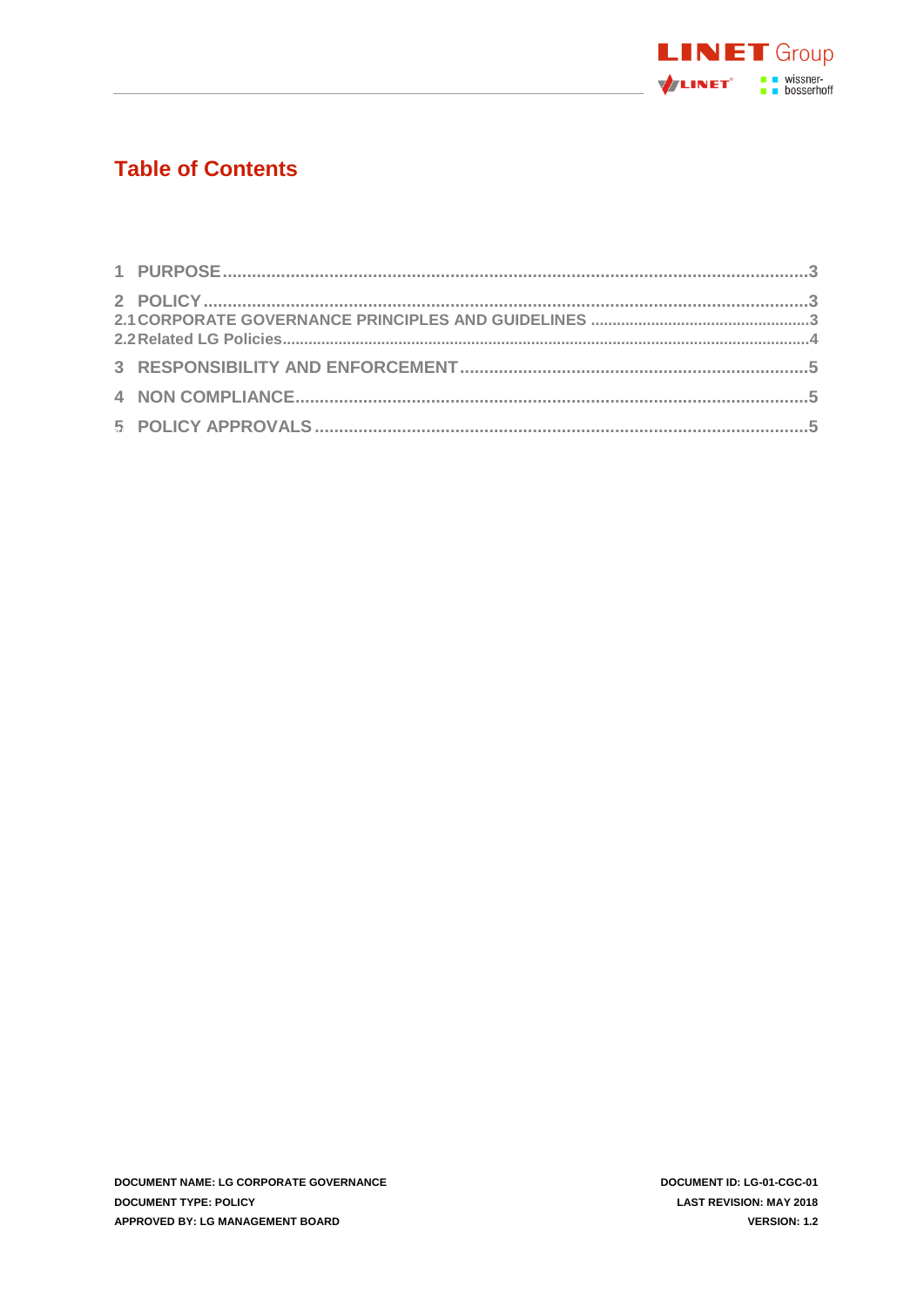

#### <span id="page-2-0"></span>**1 PURPOSE**

The Board of Directors (the "Board") of LINET Group SE, (the "Company") is responsible for guiding the Company in achieving the goals of its shareholders. To fulfil this responsibility, the Board must ensure that the Company is managed to achieve these results. As a threshold matter, the Board must adopt policies and practices that facilitate its ability to function efficiently and effectively. The Board must also articulate the principles by which management will operate the Company. Finally, the Board must regularly monitor and evaluate the effectiveness of management's execution and attainment of the Company's strategies and goals.

<span id="page-2-1"></span>The principles under which management shall direct and operate the business of the Company and its subsidiaries.

## **2 POLICY**

#### <span id="page-2-2"></span>**2.1 CORPORATE GOVERNANCE PRINCIPLES AND GUIDELINES**

The Company shall be operated in accordance with the following principles and guidelines.

1. **Internal Control over Financial Reporting.** The Company shall establish and maintain internal control over financial reporting to manage and preserve its business and assets and to ensure the integrity and reliability of its financial reporting processes and information. The foundation of this control shall be rooted in the following five (5) components:

- 1. **Control Environment**, including the integrity, ethical values and competence of the Company's people; management's philosophy and operating style; the way management assigns authority and responsibility and organizes and develops its people; and the attention and direction provided by the Board of Directors.
- 2. **Risk Assessment**, including the identification and analysis of relevant risks to achievement of objectives, forming a basis for determining how the risks should be managed.
- 3. **Control Activities**, which ensure that necessary actions are taken to address risks to achievement of the objectives.
- 4. **Information and Communication**, including steps that ensure information is delivered and communication is provided down, across and up the organization.
- 5. **Monitoring**, to assess the quality of the system over time through ongoing monitoring and separate evaluations, including thorough regular management supervision, with reports of deficiencies upstream.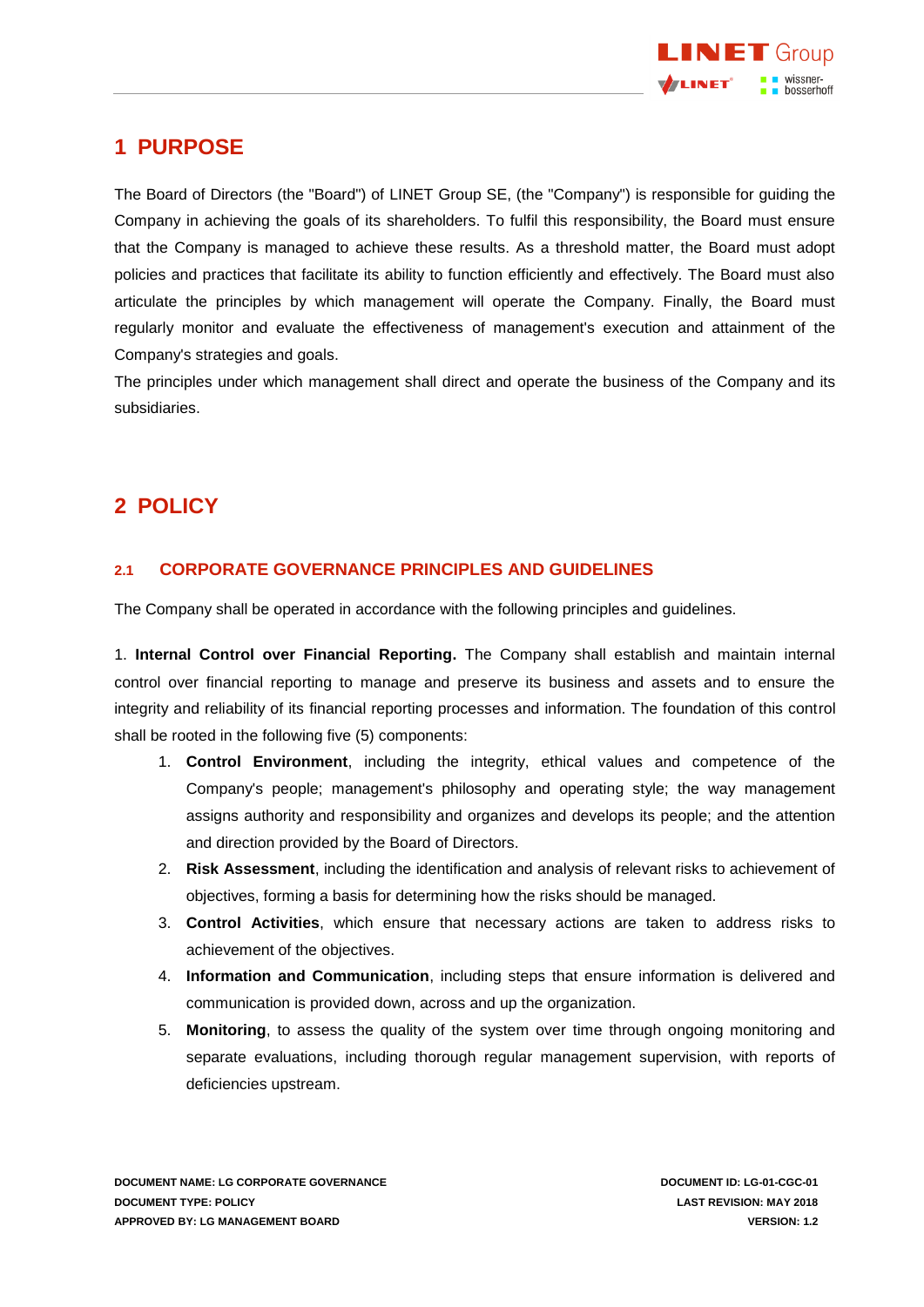

2. **Disclosure Controls and Procedures**. In addition to establishing and maintaining internal control over financial reporting, the Company shall also develop and implement "disclosure controls and procedures" to ensure the quality and timeliness of all information disclosed to the public.

3. **Code of Ethics/Code of Business Conduct; Compliance with Law.** The Company has adopted a code of ethics/ code of business conduct that applies to all employees and directors to ensure that the Company's dealings are conducted in accordance with applicable law and high ethical standards.

4. **Commitment Authority and Authorization Limits.** The Company shall adopt policies, practices and procedures which clearly specify levels of authorization by management position for Company commitments and expenditures.

5. **Training**. The Company shall take all reasonable and necessary steps to ensure that all of its employees are trained with respect to the safety and technical requirements, as well as potential areas of legal and compliance risk, relating to their function.

6. **Whistle-blower Protection.** No Company employee shall use his or her authority or influence for the purpose of interfering with, or retaliating against, another employee in connection with the disclosure of improper conduct, or the authorized implementation of related corrective action. Any employee found to have violated this requirement shall be subject to disciplinary measures, which may include termination of employment.

7. **Records Retention.** The Company shall adopt policies, practices and procedures which ensure the consistent retention of corporate records as required by applicable law.

#### <span id="page-3-0"></span>**2.2 Related LG Policies**

- LG Code of Business Conduct
- LG Compliance program
- LG Anti-Fraud program
- LG Anti-corruption policy